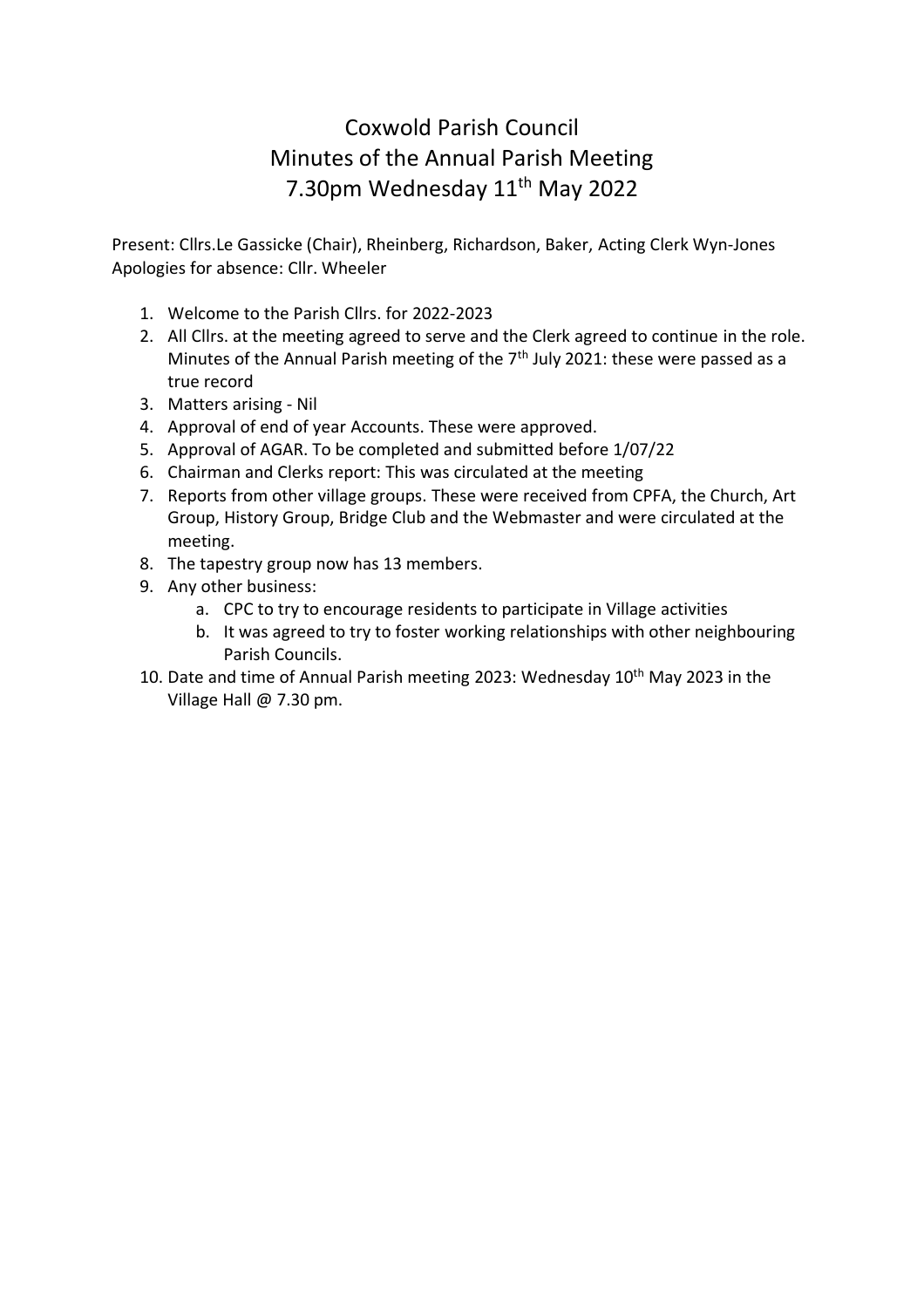## Coxwold Playing Field Association AGM Report 2022 Registered Charity No:507408

Our village hall has continued to be used regularly by the art, bridge and local history society groups and this year a tapestry group has also started. Verity has hired the hall weekly for Yoga and Moonshine ice cream are still hiring the kitchen. Monthly coffee mornings and soup and sandwich lunches started up again in September following a long break because of Covid restrictions.

The Applefest, Christmas brunch and The Brothers Gillespie were enjoyed by all who came.

We have installed a PA system and 4 new speakers for the main hall.

The upstairs room which was the Snooker Room is now called 'The Loft.' This has been completely refurbished with new lights, heating, carpets, surround sound, projector, and screen. Huge thanks to Paul Turner for organising this. He spent so many hours down here doing it all, I thought he had moved in!

At the front of the hall, we have had a new membrane put down and new gravel laid.

John Brack continues to maintain the field, his charge per cut this year has gone from £45 to £60 in view of rising fuel costs. We sold the disused tractor to him for £600. Philip Frith continues to mow around the tennis court and keep the area around the tennis hut.

The play area had its annual inspection, because of this a wooden A frame has been removed as it had too many exposed bolts from rotting timber, a new toddler swing seat has been fitted and a new spring on one of the sprung horses.

An ongoing project is taking place to upgrade the children's play area and make the field more interesting, starting with a wildflower strip in a crescent shape, this may take a few years to establish but should create a very pleasant walkway along the stream.

We have decided to allow dogs kept on a lead on the field.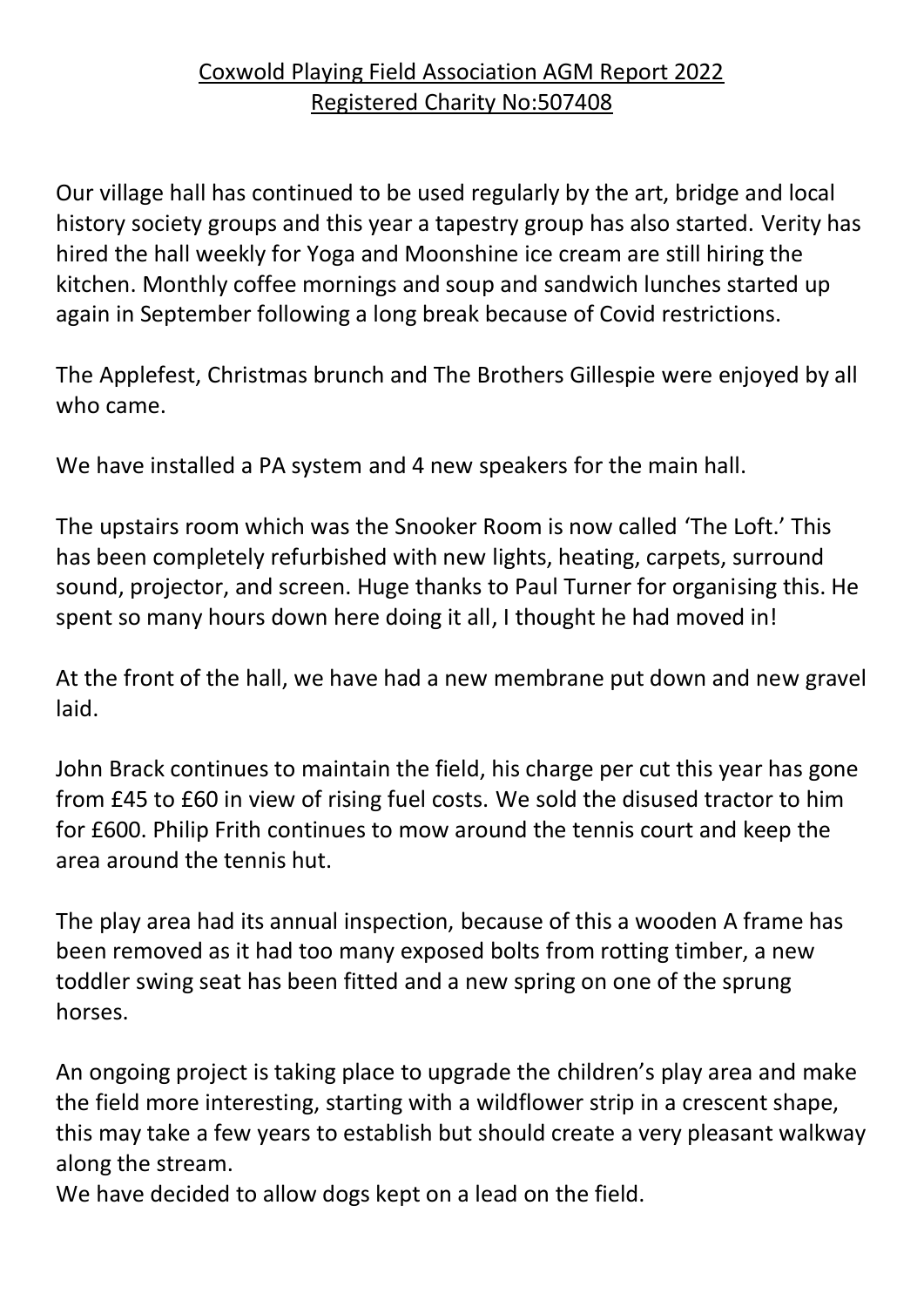Special thanks to Louise Channer for ploughing through and keeping us up to date with all the complex government Covid guidelines.

Thank you to all of you who use Easy Fundraising, this year we have raised £113 and totally £1,734 so it shows how every small donation adds up.

Finally, thank you to every committee member for your input at meetings and help and support throughout the year.

Anne Le Gassicke 6TH April 2022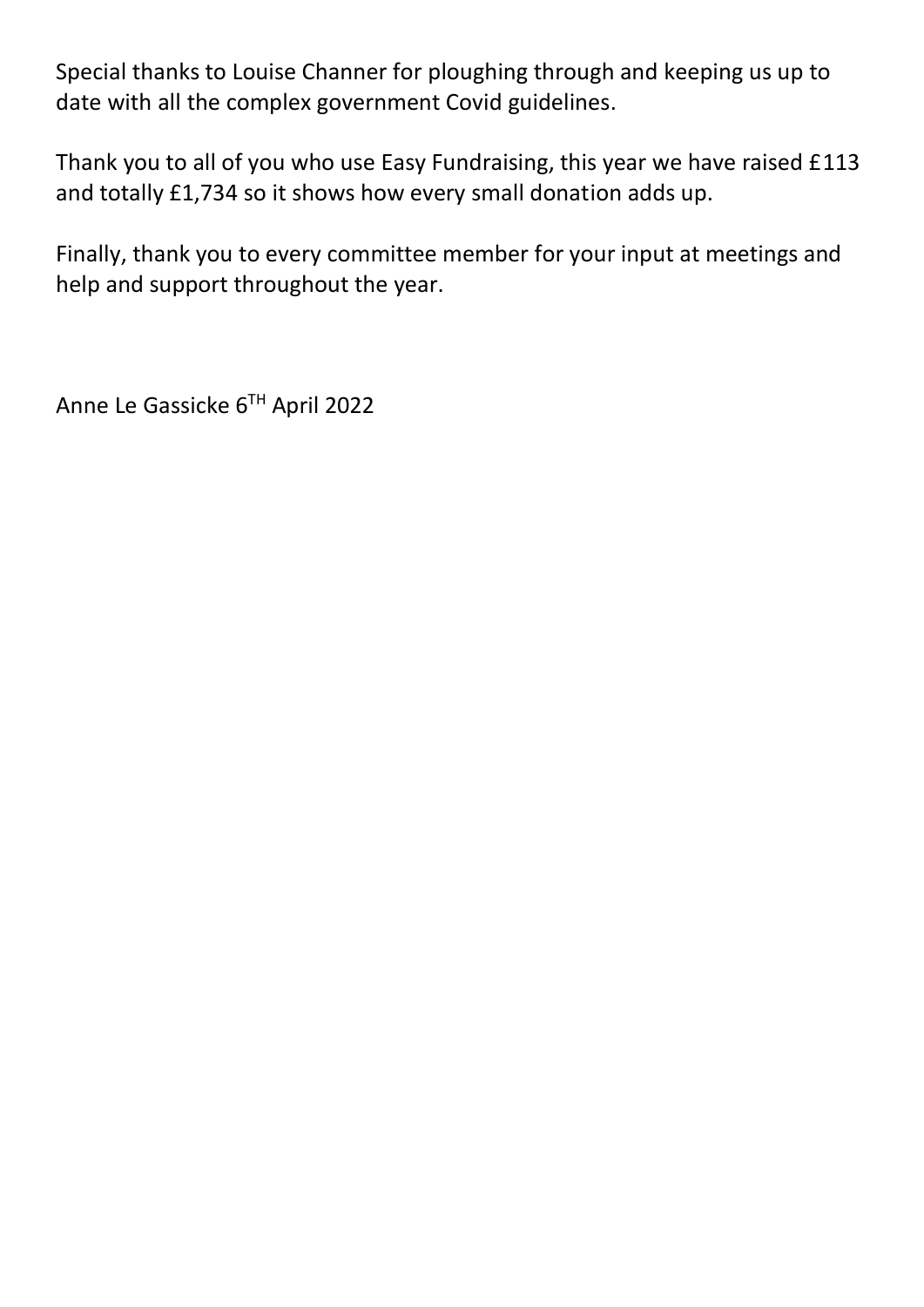#### **Coxwold Art Group**

A short time after the final Covid pandemic lockdown in 2021, the Art Group in Coxwold started to meet again in the main Village Hall, albeit well-spaced out and masked until seated. Since that time, there has been a gradual relaxation of these rules, with the group building to a regular 6 or 7 members some of whom come from Husthwaite and Easingwold.

Some of the members are also actively involved on the organising committee of EDAS (Easingwold and District Art Society) where they exhibit both on-line and in the regular Autumn Galtres exhibition. Examples of the Art Group's work can also be seen in the Leisure section of Coxwold's website. Finally, the group has recently been invited to exhibit in Easingwold Library.

## **Coxwold local History Society (CLHS).**

Regaining momentum again after the last 2 years of the Covid pandemic has been difficult for CLHS. Regular membership has also dropped to 6. However, new activities have been planned and including:

- 1) A guided tour to Byland Abbey on May 25th for which 14 people have already signed up.
- 2) An evening of illustrated talks on June 15th entitled 'Of Mice, Men, Rabbits and Unicorns' i.e. essentially the craft of the cabinet maker in Yorkshire. Simon Le Gassicke is the team leader for this event.

In April, one of our members, Moira Fulton, gave an excellent illustrated talk for Husthwaite History Society on the Monuments in St. Michael's Church, Coxwold.

Finally, the Society continues to receive enquiries from families investigating their ancestors history in Coxwold. They make the link to CLHS through the Coxwold website.

John Robinson. May 2022.